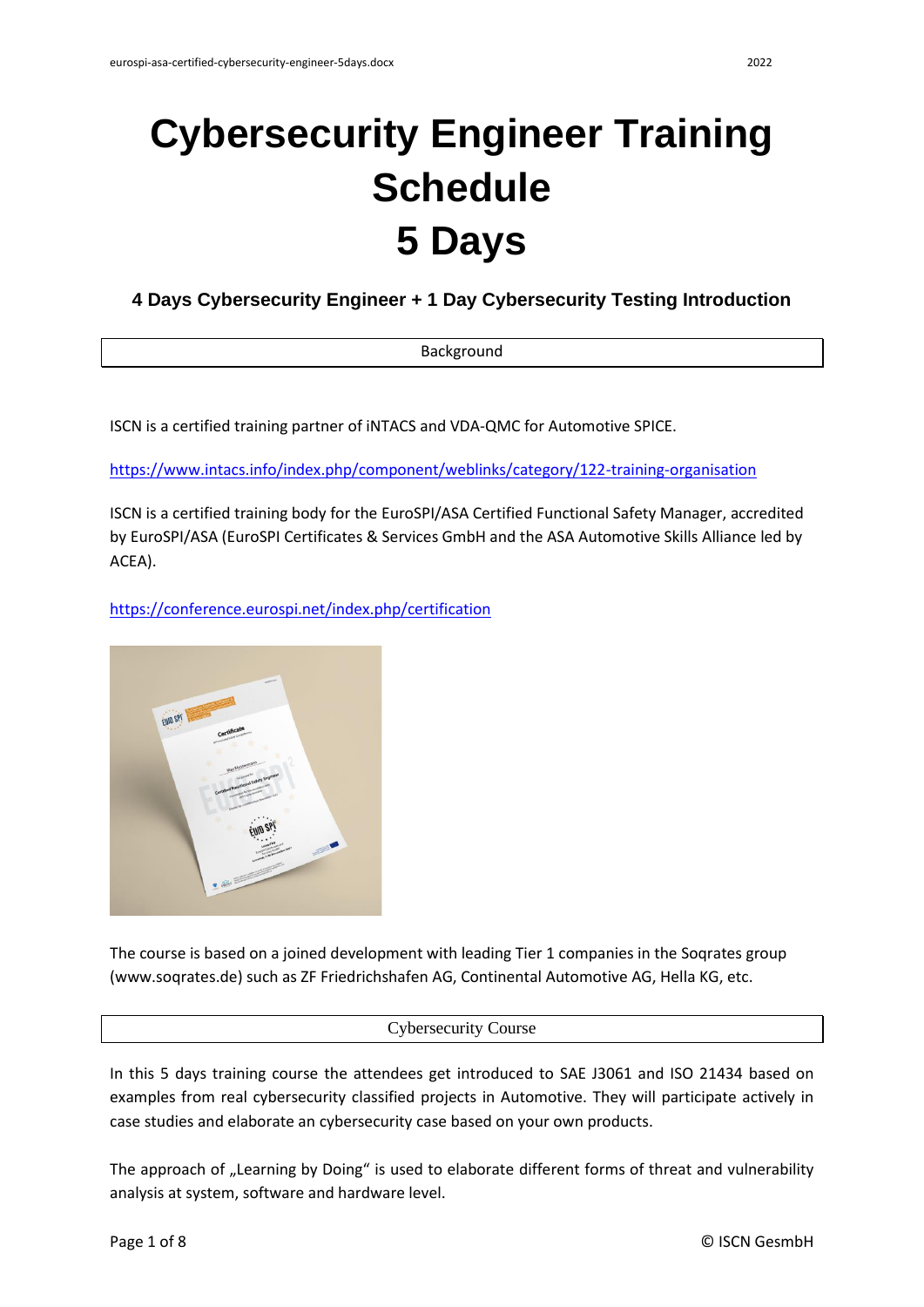See the assignment of threat analysis techniques to the V model. Also, the training material demonstrates the threat analysis of a steering system in a car and in exercises the attendees can take their own system and apply the practices and the shown best practice example on their own system in the course.



The course offers

- Examples and templates for the threat and vulnerability analysis
- A refined tool for TARA analysis (different methods possible, including HEAVENS, SAHARA, etc.)

The course is structured in 5 days as follows.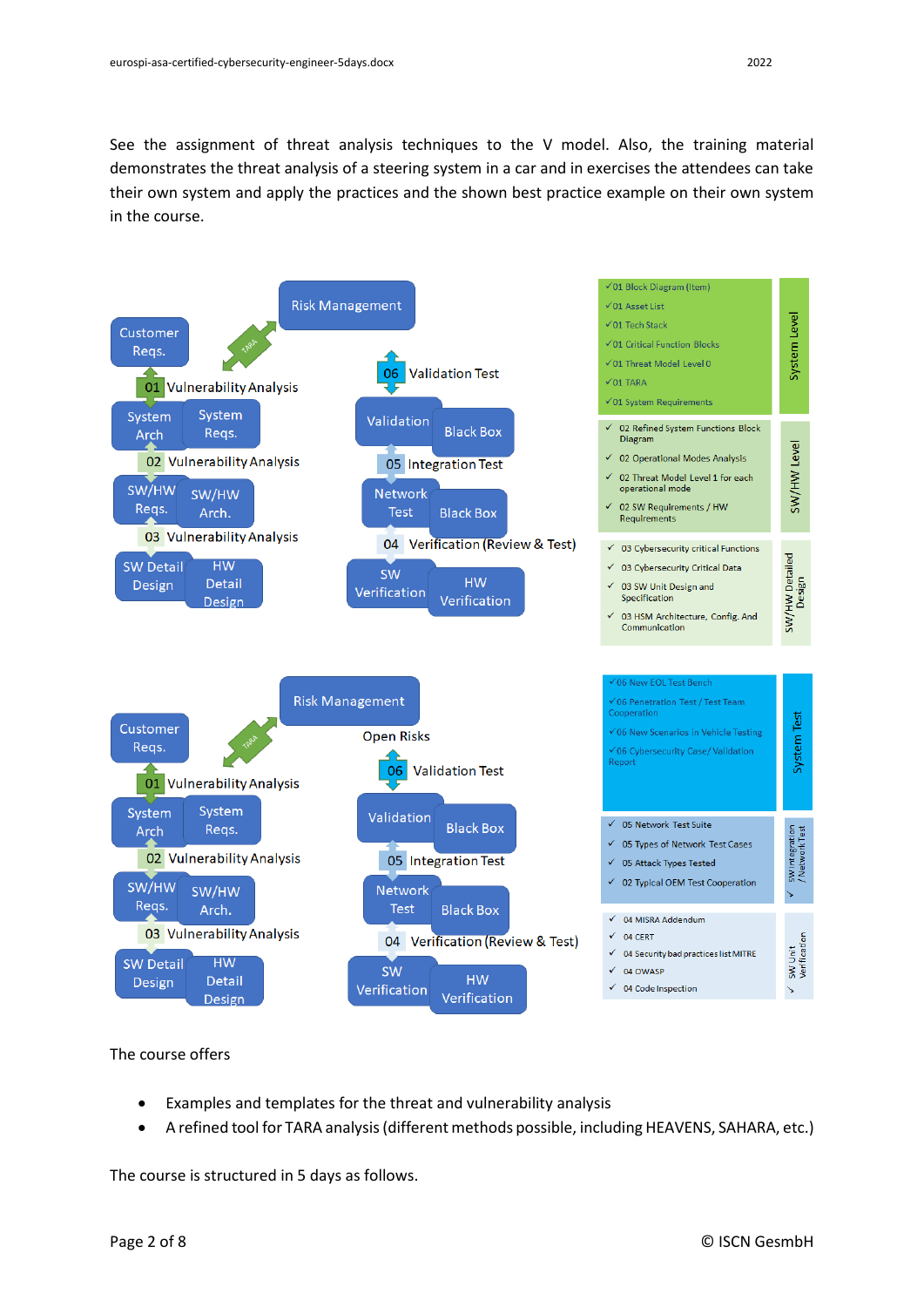# **Day 1: Cybersecurity System Analysis and TARA**

U3 Engineering Aspects in Cybersecurity (1 hour presentation)

U3.E1/2 System Threat Analysis and Cybersecurity Goals (1 hours presentation)

Exercise 1 Asset Analysis (0,5 hours example shown, 1 hours exercise, 1 hour discussion)

- Block Diagram (Item) example provided
- Tech Stack example provided
- Critical Function Blocks example provided
- Asset List template provided

Note: exercises demonstrate the method only on a selected set of examples.

Exercise 2 TARA Analysis (0,5 hours example/ slides shown, 1 hours exercise, 1 hour discussion)

- Threat Model Level 0 example and template provided
- TARA tool provided

Note: exercises demonstrate the method only based on a selected set of examples.

## **Day 2: Cybersecurity System & Software Analysis**

Exercise 3 Deriving System Requirements from TARA (0,5 hours example /slides shown, 1 hours exercise, 1 hour discussion)

- System Requirements template provided
- Refined System Functions Block Diagram example provided
- Refined Threat Model System Level emphasize the cyclic improvement (only if time is available)

U3.E3 Cybersecurity SW Design and Vulnerability Analysis (1,5 hours presentation)

Exercise 4 Analysing SW Architecture and Threat Modelling at SW level (0,5 hours example /slides shown, 1 hours exercise, 1 hour discussion)

- Operational Modes Analysis Example and tool provided
- Threat Model Level 1 based on operational state model
- Threat Model Level 1/2 for each SW operational mode Example provided
- TARA refined emphasize the cyclic improvement (only if time is available)

## **Day 3: Cybersecurity Software Analysis**

U3.E3 Cybersecurity SW Design and Vulnerability Analysis Continued (1 hours presentation)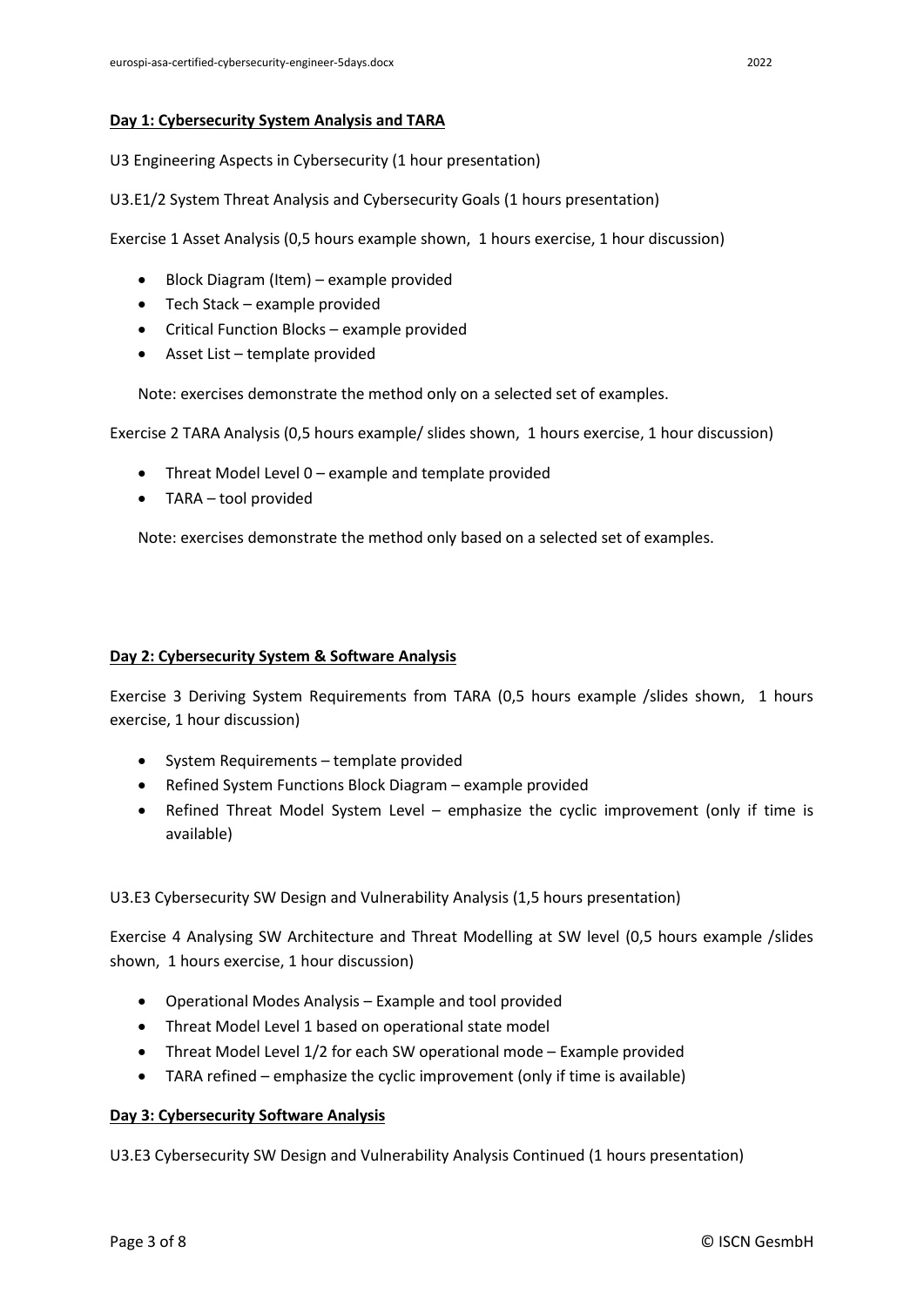Exercise 4 Analysing SW Threat Models and Deriving Actions and Requirements at SW level (0,5 hours example /slides shown, 1 hours exercise, 1 hour discussion)

- SW Requirements
- Cybersecurity Critical Functions list
- Cybersecurity Critical Data List

U3.E3 Cybersecurity SW Design and Vulnerability Analysis & Counter Actions (1 hours presentation)

- Cybersecurity Critical Data/Signals Identification
	- o Encryption (global key limited time)
	- o Integrity check (Message Authentication Code MAC) of messages
	- $\circ$  Range check, plausi check, refreshment time, loading CAN with messages ...
	- o SecOC specific configuration in Autosar 4.3
- Cybersecurity Critical Functions Identification/List
	- o Best Practice List from OEMs
	- o Attack Flow / Attack Tree Modelling (Cybersecurity Critical Flow)
	- o Cybersecurity Defense Layer Model
	- o Typical Cybersecurity Related Architectural Components / Layers
- Design Concepts:
	- o Cybersecurity Critical Data/Signals Identification
		- Encryption (global key limited time, software variables marked and checked)
	- o Cybersecurity Critical Functions Identification/List
		- E.g. secure boot
		- E.g. SOTA Software-over-the-air
		- E.g. secure storage in Autosar (signed, encrypted ...)
		- E.g. secure communication config in an Autosar system
		- E.g. security services functions
		- E.g. signature functions to assure parts were not changed (checksum for memory)
		- E.g. secure diagnosis functions (Security Access Service 0x27, encrypted, SecOC …)
		- E.g. Secure Debug
		- Quality of keys, key generation, and key management
		- Attack examples

Exercise 5 Analysing SW Threat Models and Deriving Actions and Requirements at SW level (0,5 hours example /slides shown, 1 hours exercise, 1 hour discussion)

- Cybersecurity Critical Functions and Counter Actions
- Cybersecurity Critical Data and Counter Actions
- SW Unit Design and Specification Requirements

# **Day 4: Cybersecurity Critical Detailed and Unit Design**

U3.E4 Cybersecurity Detail Design (1 hours presentation)

• Detailed Design Principles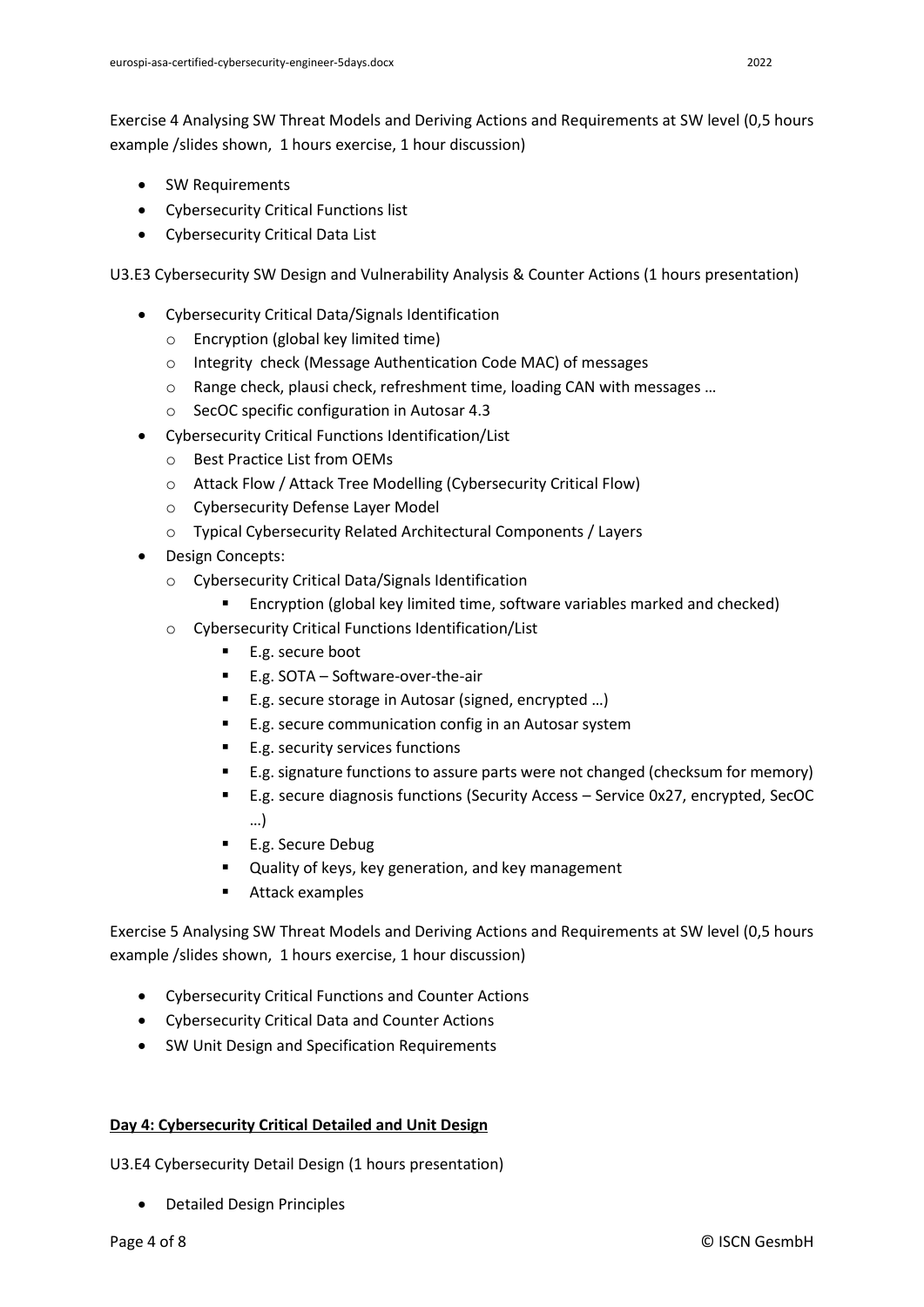- o Secure coding guidance
- o e.g. MISRA 2012 security extension (amendment 1)
- o E.g. guidelines of OWASP<https://owasp.org/>
- o Security bad practices list<https://cwe.mitre.org/>
- o Code inspection
- o Listing of qualified tools

Exercise 6 Deriving requirements for SW unit design (0,5 hours example /slides shown, 1 hours exercise, 1 hour discussion)

- SW Unit Design and Specification Requirements
- Use MITRE and OWASP and reflect the current programming guide

U3.E5 Hardware and HSM Chip Architectures Basics (1 hours presentation)

Exercise 7 Deriving requirements for the right hardware and base SW setup – Selection of HSM Chip Exercise (0,5 hours example /slides shown, 1 hours exercise, 1 hour discussion)

- SW Unit Design and Specification Requirements
- Use MITRE and OWASP and reflect the current programming guide

# **Day 5: Cybersecurity Testing & Validation**

U4 Test Aspects in Cybersecurity (2 hours lecture)

- Testing at SW Unit Level
- Network test suites and testing at system integration level (usually provided also by OEM)
- Validation / penetration testing

Exercise 8 Deriving test cases to simulate attacks (0,5 hours example /slides shown, 2 hours exercise, 1 hour discussion)

• Elaborating test case examples applying the presented methods

Outlook to Future Secure Vehicle Design (1 hour)

• What security architectures will come

Certification through ECQA and Wrap Up (1 hour)

## **Target Group Cybersecurity Engineers / Managers**

Engineers and managers who want to learn practical examples of applying cybersecurity with best practice tools and methods.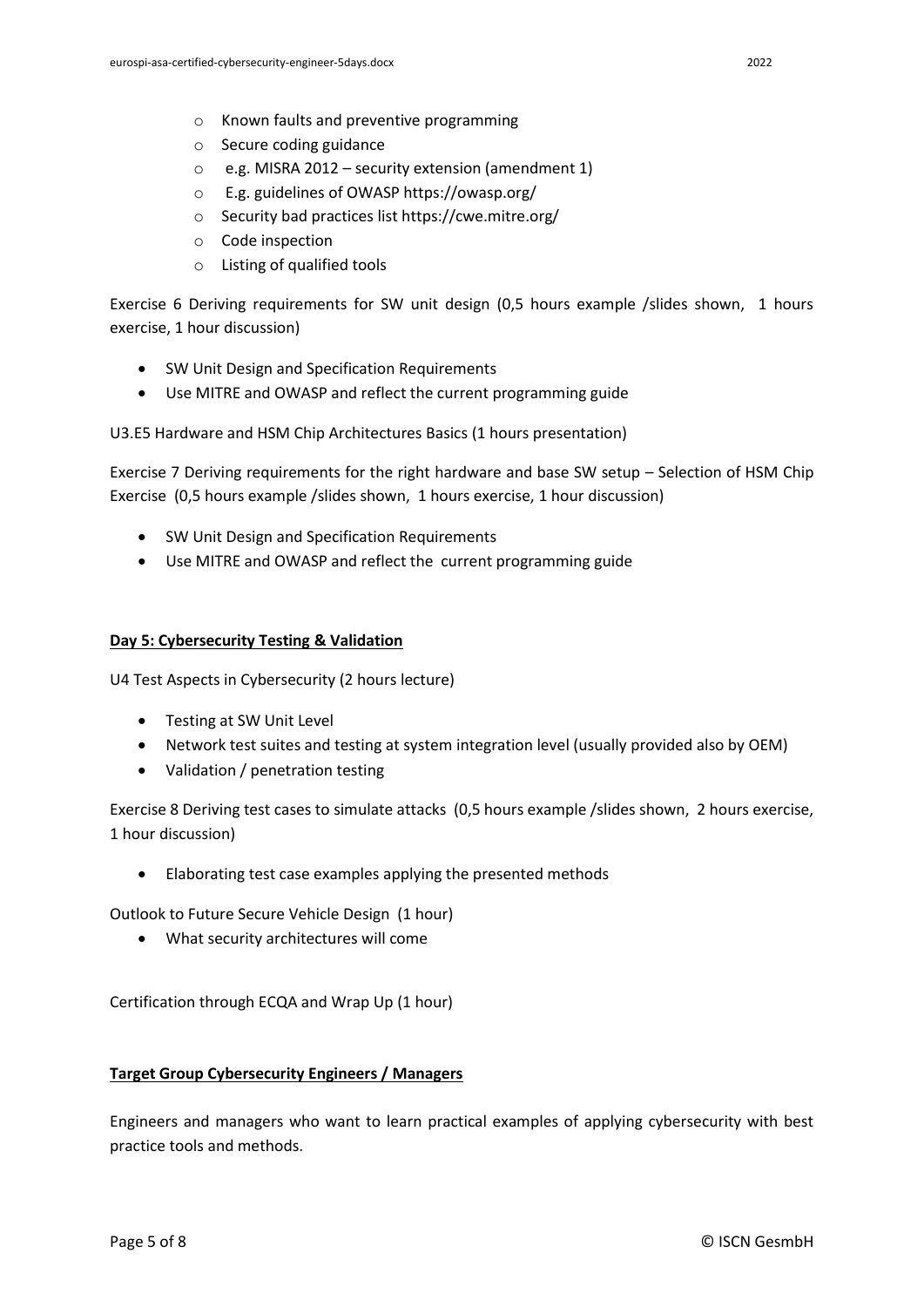**Resources** 

#### **Cybersecurity Materials**

The course materials and lectures are online available on the EuroSPI Academy platform. The materials will be provided latest till 16.12.

# <https://academy.eurospi.net/>



- Select the course Cybersecurity Engineer (is accessible from 16.12.2020)
- Register
- You will receive an email and need to confirm by clicking the link in your email.
- Then you can login
- You need the enrollment key **– will be provided -**

Course Schedule

## **Day 1: Cybersecurity System Analysis and TARA**

Day 1 08.00 - 08.30 Introduction to Safety Manager Strategy Level, Safety Engineer, and Safety Project Manager Qualification

- 08.00 09.00 U3 Engineering Aspects in Cybersecurity (1 hour presentation))
- 09.00 10.00 U3.E1/2 System Threat Analysis and Cybersecurity Goals (1 hours presentation)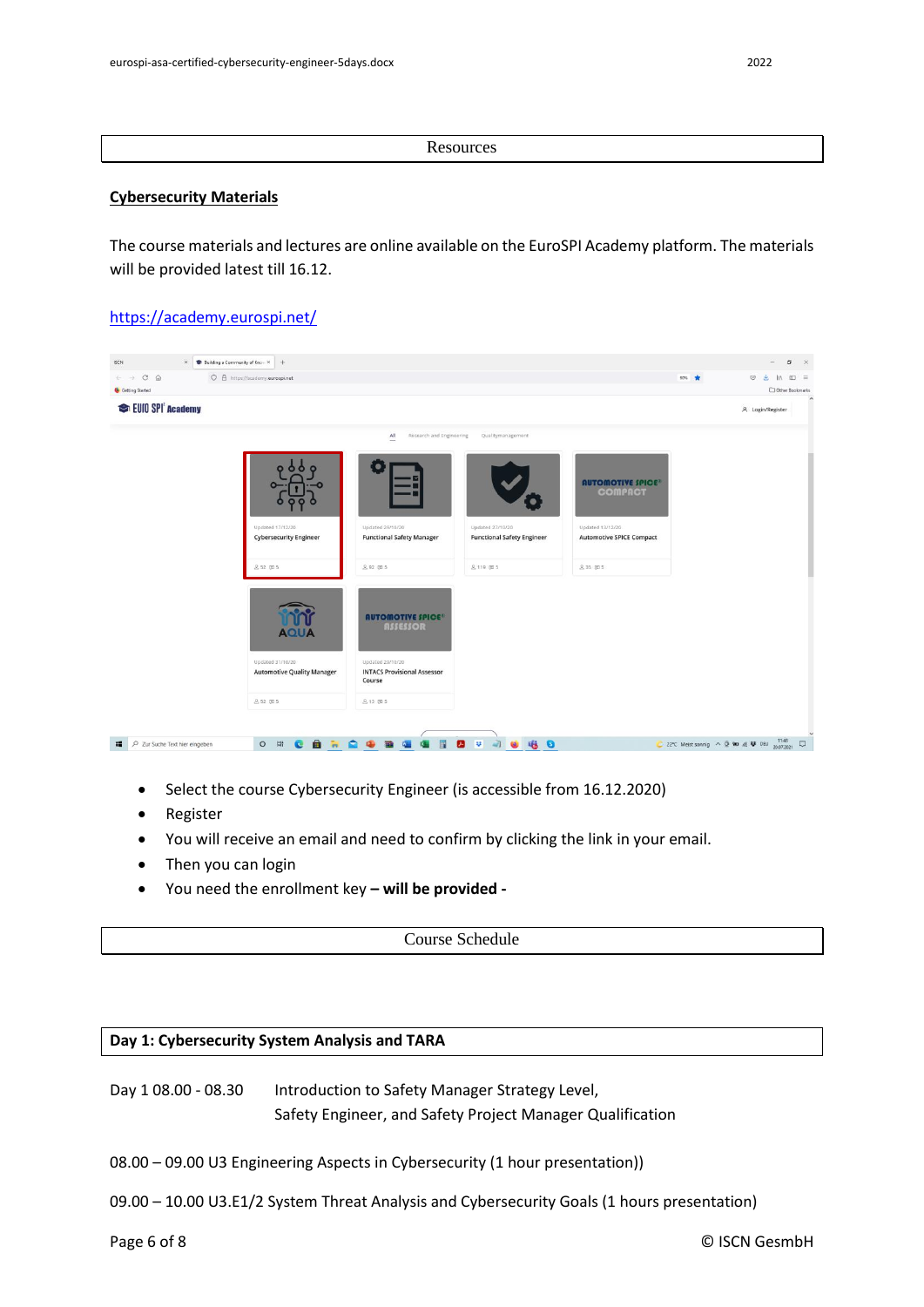10.15 – 12.45 Exercise 1 Asset Analysis (0,5 hours example shown, 1 hours exercise, 1 hour discussion)

12.45 – 13.30 Lunch Break

13.30 – 16.00 Exercise 2 TARA Analysis (0,5 hours example/ slides shown, 1 hours exercise, 1 hour discussion)

**Day 2: Cybersecurity System & Software Analysis**

08.00 – 10.30 Exercise 3 Deriving System Requirements from TARA (0,5 hours example /slides shown, 1 hours exercise, 1 hour discussion)

10.45 – 12.30 U3.E3 Cybersecurity SW Design and Vulnerability Analysis (1,5 hours presentation)

12.30 – 13.30 Lunch Break

13.30 – 16.00 Exercise 4 Analysing SW Architecture and Threat Modelling at SW level (0,5 hours example /slides shown, 1 hours exercise, 1 hour discussion)

# **Day 3: Cybersecurity Software Analysis**

08.00 – 09.00 U3.E3 Cybersecurity SW Design and Vulnerability Analysis Continued (1 hours presentation)

09.15 - 11.45 Exercise 4 Analysing SW Threat Models and Deriving Actions and Requirements at SW level (0,5 hours example /slides shown, 1 hours exercise, 1 hour discussion)

11.45 – 12.45 U3.E3 Cybersecurity SW Design and Vulnerability Analysis & Counter Actions (1 hours presentation)

12.45 – 13.30 Lunch Break

13.30 – 16.00 Exercise 5 Analysing SW Threat Models and Deriving Actions and Requirements at SW level (0,5 hours example /slides shown, 1 hours exercise, 1 hour discussion)

## **Day 4: Cybersecurity Software Analysis**

08.00 – 09.00 U3.E4 Cybersecurity Detail Design (1 hours presentation)

09.15 – 11.45 Exercise 6 Deriving requirements for SW unit design (0,5 hours example /slides shown, 1 hours exercise, 1 hour discussion)

11.45 – 12.45 U3.E5 Hardware and HSM Chip Architectures Basics (1 hours presentation)

12.45 – 13.30 Lunch Break

13.30 – 16.00 Exercise 7 Deriving requirements for the right hardware and base SW set up – Selection of HSM Chip Exercise (0,5 hours example /slides shown, 1 hours exercise, 1 hour discussion)